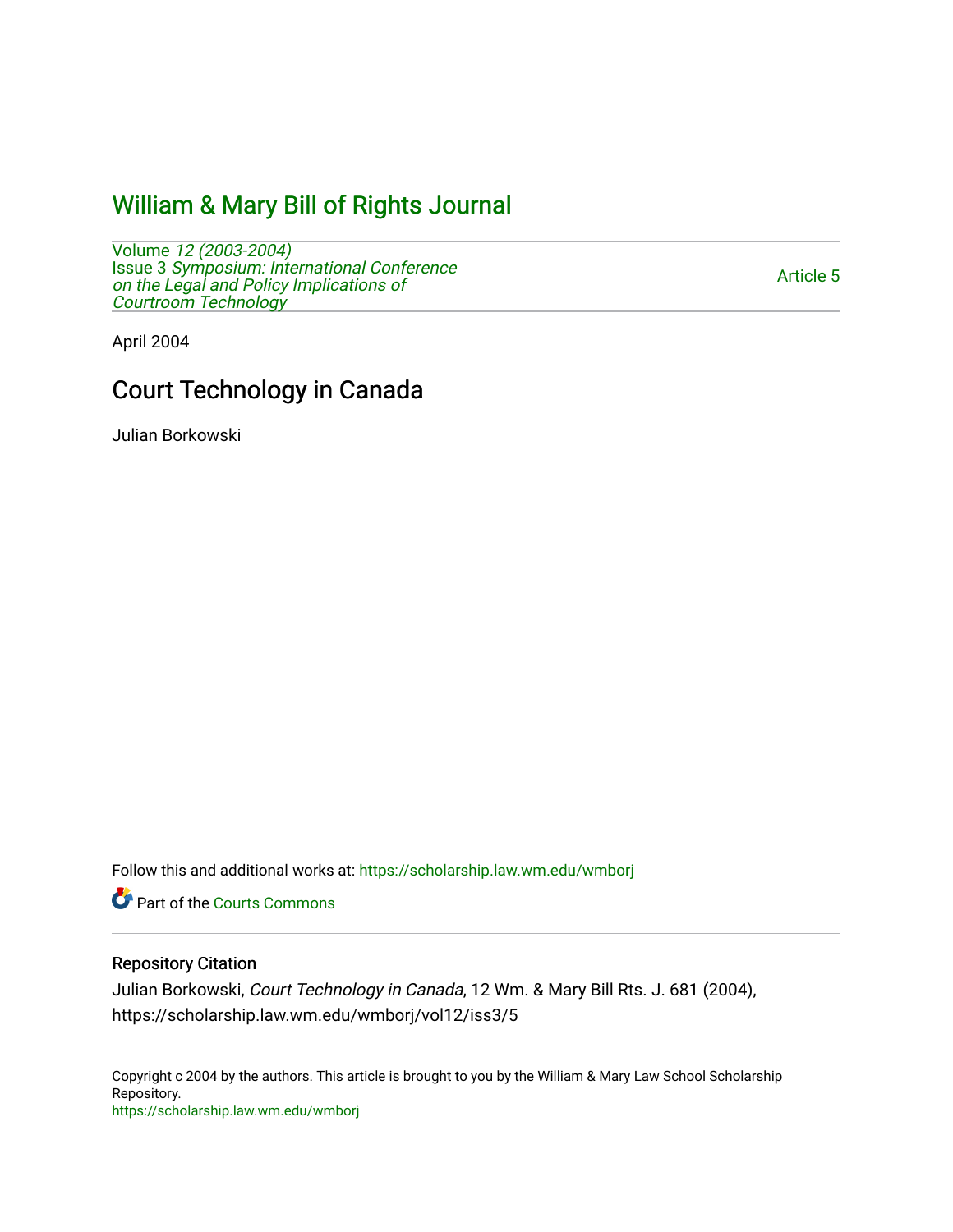#### **COURT TECHNOLOGY IN CANADA**

Julian Borkowski\*

*The application of court technology is as diverse as the Canadian landscape. This brief description highlights only some of the activities relating to technology employed by Canadian courts. The Author is with the Ministry of Attorney General of British Columbia, located on the west coast of Canada.*

#### **INTRODUCTION**

Canada is a country blessed with an abundance of geography. Our thirty million people are scattered across one of the larger countries in the world. It is a country divided into thirteen provinces and territories and each has multiple levels of courts.

The majority of our population is located close to our southern border but our citizens can be found throughout vast regions of the north. Our judges sit in courtrooms as far as **1,500** miles from their home courthouse. On occasion, they may travel such a distance to discover that their services are no longer required as the litigants have reached an agreement.

#### **I. VIDEOCONFERENCING**

Today, technology allows certain criminal and civil matters to be addressed via court videoconferencing. A judge may preside over actions in her own courthouse and remote courthouses in the same day. Video appearances can shorten the applicant's waiting period as there may not be a need for the judge to personally appear in their local court location. The result of using such technology is that justice is better served.

Court administrators, especially those holding prisoner escort budgets, have happily embraced court videoconferencing for economic reasons. **In** British Columbia, **6,000** charge-appearances were processed **by** video in **2003,** which translates into a reduction of thousands of prisoner-miles, and perhaps many body searches. Each in-person court appearance requires four body searches. Video, therefore, eliminates the opportunity for prisoners returning with weapons or other contraband. **Of** course, we also benefit **by** avoiding the need to process documentation associated with out-of-jail escorts. When we reduce the number of prisoner escorts over public highways, we in turn reduce risk to the general public

**<sup>\*</sup>** Director of Court Technology, Vancouver Law Courts, British Columbia, Canada.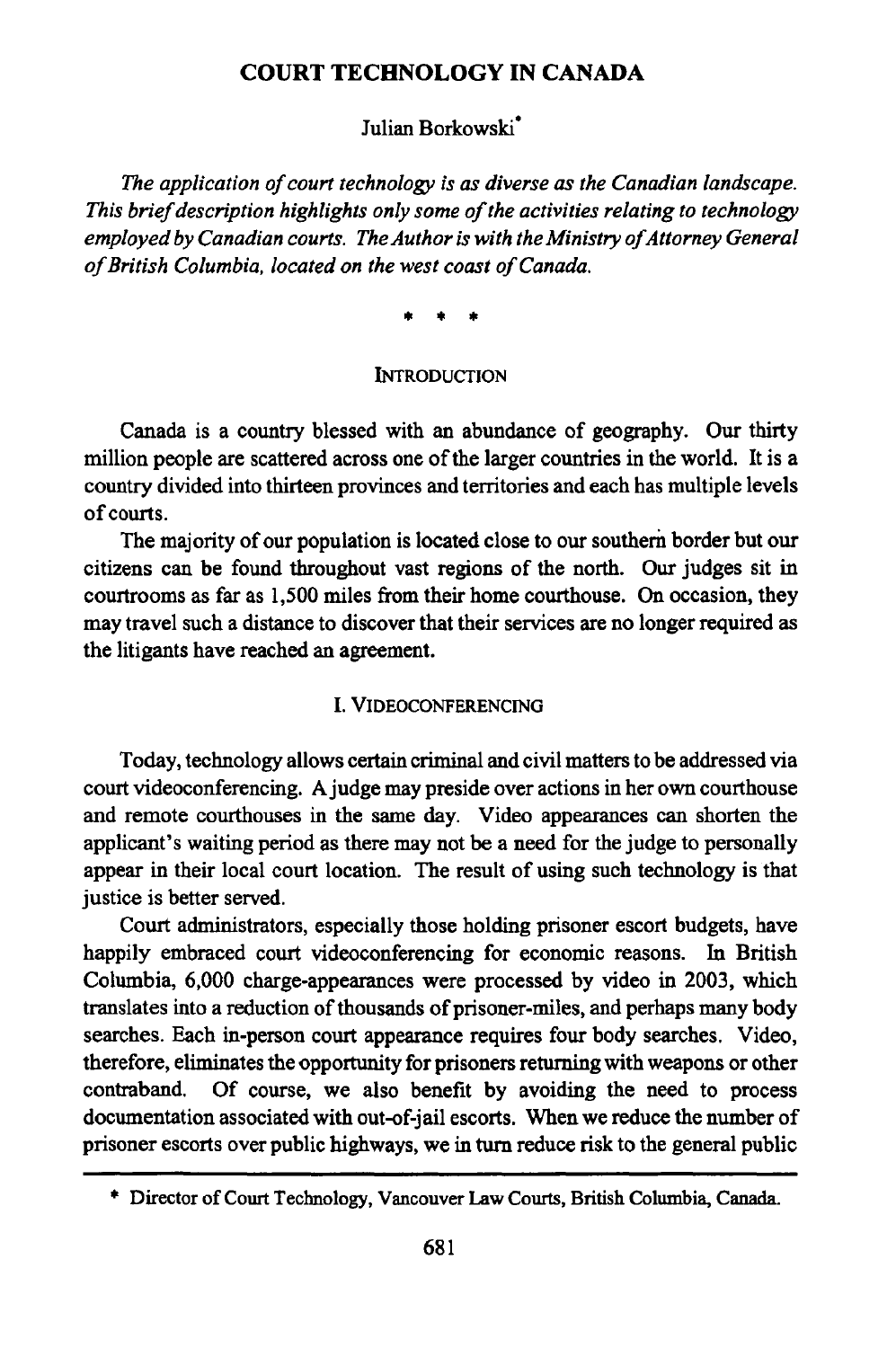and courtroom personnel. We recently welcomed the addition of federal correctional institutions to the video technology network; this further reduced the need to transport high-risk prisoners.

Early proponents of court video, such as those in Manitoba and British Columbia, targeted remands and bail hearings as the primary videoconferencing application. Currently, witness appearances and chambers applications are also commonplace by court video technology. Circuit court judges need not travel back to a distant courthouse to hand down a sentence; this too can be done by video. This technology has occasionally been used for internal administrative activities such as employee interviews, but with top priority given to court applications, noncourt activities cannot be effectively scheduled.

Canadian jurisdictions have adopted videoconferencing to bridge distances. The provinces of Ontario and Manitoba have complimented their conventional court video systems with the addition of videophones, extending their reach beyond the larger centres and into areas where data communications options are limited. Alberta Justice, the court services provider in that province, is in the process of connecting their video systems using Internet Protocol (IP). While a preferred path to follow, challenging technical obstacles must be overcome before this method can be generally adopted by our courts. Court video technology, like all other court technology, requires dedicated proponents prepared to change and refine traditional court procedures.

#### **11.** CASE-MANAGEMENT SYSTEMS

Case-management systems are designed to promote the smooth and accurate flow of information throughout the entirety of a legal proceeding. By June of 200 **1,** British Columbia implemented a criminal case management system called JUSTIN.' JUSTIN integrates with various related government computer applications, especially police records-management and correctional-institutions systems. Core data can be captured by the 911 emergency call center and electronically dispatched to a mobile computer in the police car. Information is appended at the crime scene and forwarded to the investigations group, who in turn transfer it to prosecutors, who then push it up to court services. This electronic file follows the trial through all levels of court, with each level making a unique contribution. Upon disposition, in the event of a conviction, the file is transferred to the correctional institution or probation department. The elimination of redundant data entry has reduced repetitive manual effort that previously provided the opportunity for data entry errors. Currently there are approximately three thousand users with access to JUSTIN. British Columbia also developed a civil case-management system that is being introduced to the bar at this time. CEIS (Civil Electronic Information

**<sup>&#</sup>x27;** For information about **JUSTIN,** see http://www.ag.gov.bc.ca/justin.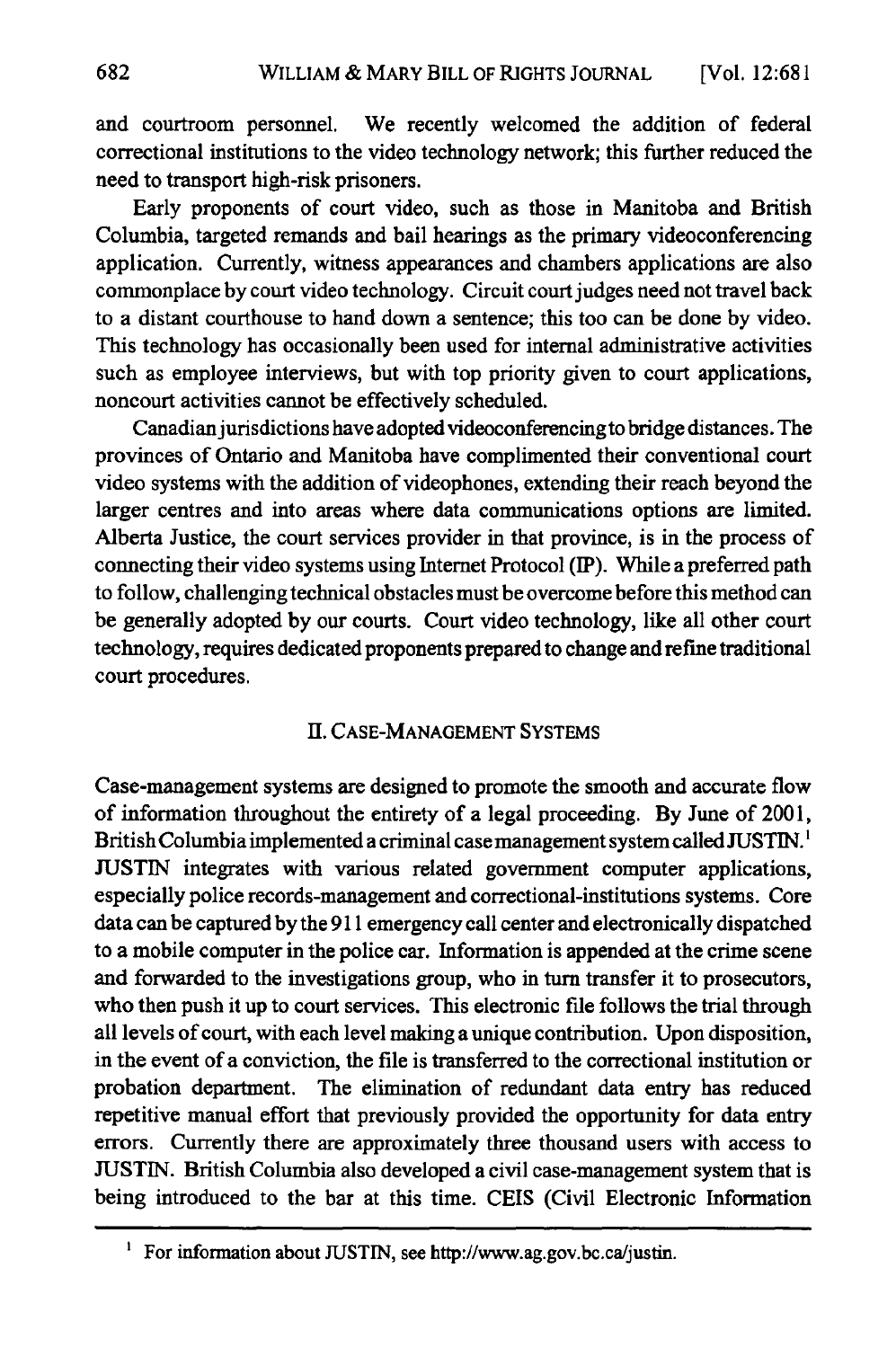Systems, pronounced "keys") allows lawyers to file, search, and follow the progress of their cases without sending representatives to the courthouse.

Other Canadian jurisdictions appreciate the value of case-management systems and indeed have achieved varying levels of automation. Like British Columbia, they are either actively improving or implementing case-management systems.

#### **1Il.** EVIDENCE **PRESENTATION**

As more actions are being filed with the courts each year, and as procedures take longer due to the complexity of cases, court service providers are faced with constructing additional courtrooms or developing more efficient methods of conducting the business of the courts.

The presentation of evidence is not only a time-honored skill, but also a very time-consuming one. Canadian court services providers would like to adopt presentation technology that would increase the efficiency of the presentation of evidence while simultaneously reducing costs and improving the delivery of service to the public. Throughout Canada, implementation of technology in courtrooms is driven **by** high-profile and document-intensive trials such as the Air India trial in Vancouver.2 Other jurisdictions, such as Quebec, have developed plans for technologically advanced courtrooms in major courthouses and are ready to implement when special requirements come along.

The approach adopted **by** the court services branch of the Ministry of Attorney General of British Columbia is a movement towards technology-enabled courtrooms. Major renovations include the development of an infrastructure to support technology. Infrastructure involves access flooring, and cabling to accommodate lawyers' computers, projectors, printers, annotation devices, document cameras, and future courtroom components.

Trials with more than forty thousand pages of disclosure evidence are not uncommon. This compels lawyers to employ technology to locate and evaluate relevant information. Lawyers appear to have accepted the use of technology in their offices to manage large numbers of documents in order to effectively represent clients. The court too must use technology to move the process along in a timely manner. In a recent Vancouver trial, a prosecutor presented 240 exhibits to a witness in a period of four hours using presentation technology. That prosecutor estimated that she would have needed ten court days had she used the traditional method of presenting evidence. This reduction conserved valuable court time for the judge, lawyers and courtroom staff in a period when all resources were and still are being stretched to the limit.

<sup>2</sup>*See, e.g.,* Kim Bolan, *Air India Probe Has Cost \$43 Million,* **VANCOUVER SUN,** Dec. **19,2003.**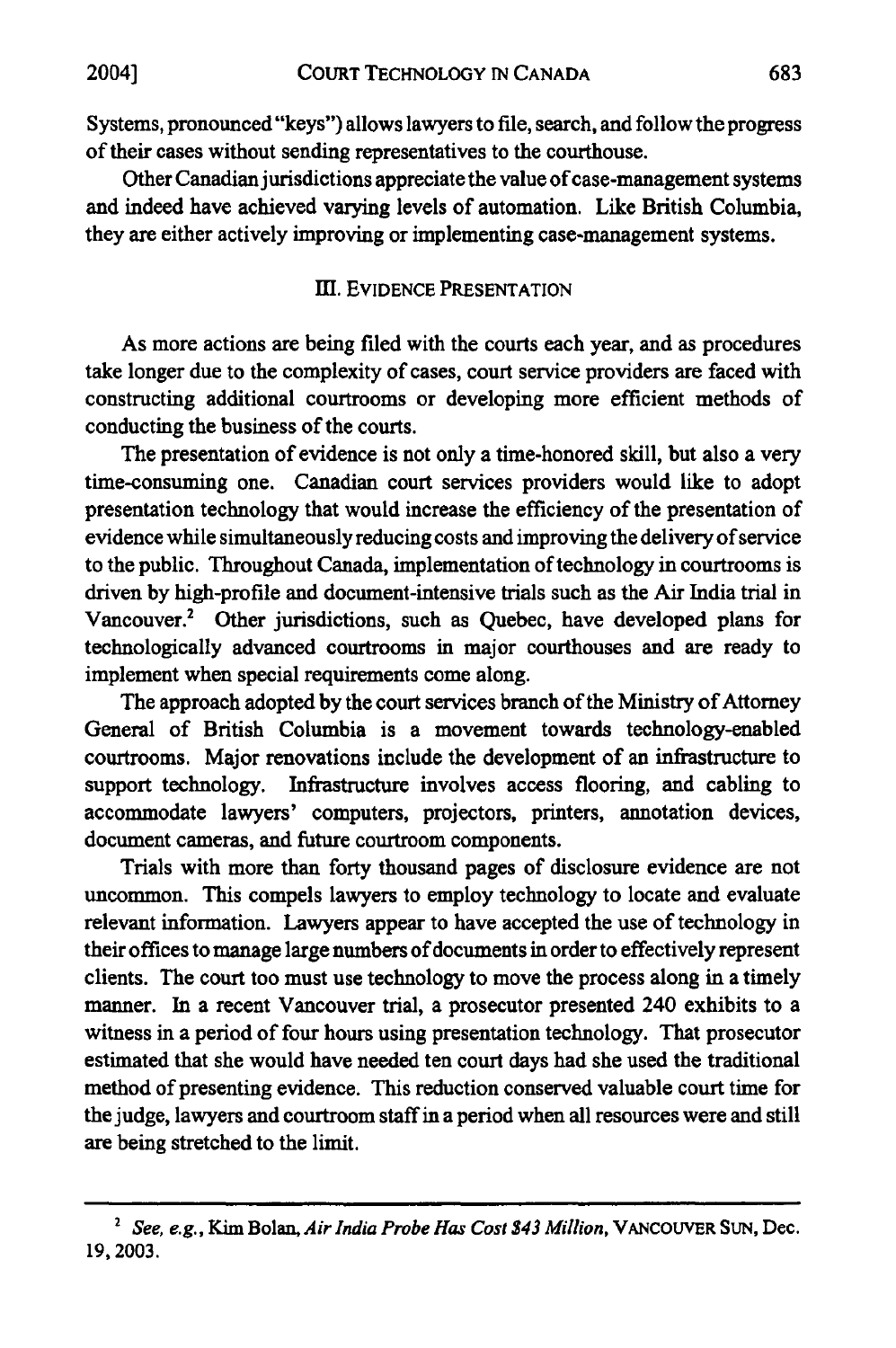The courtroom is the meeting place of differing opinions, which is evident when courtroom technology is introduced. Inherent in our judicial process is respect for the independence of the parties involved, precluding the court from enforcing technical standards or technical processes on an unwilling lawyer. Courtroom technology forces lawyers to deal with the fear factor - the fear of looking foolish when the technology fails, and potentially jeopardizing their reputation or causing personal embarrassment.

The cities of Toronto, Montreal, Edmonton, and Vancouver each have a flagship courtroom where presentation technology has been introduced, providing court administrators the opportunity to study and develop new courtroom business procedures. The Air India courtroom in Vancouver and Biker courtrooms in Montreal and Toronto are examples of our latest systems. The Air India courtroom allows hyperlinking of electronic exhibits to an electronic exhibit list. The list is linked to the recorded audio, while simultaneously connected to both the public's and the lawyers' display systems. Upon playback of the digitally recorded audio, the judge may listen to the testimony while looking at the exhibit using a simple notebook computer without any external data connections. Other features allow expert witnesses the ability to manipulate an exhibit on a document camera while augmenting the testimony on a touch-sensitive **LCD** monitor. The results can be printed and stored electronically on external and portable recording devices. **All** parties can share electronic data without jeopardizing network security.

Trials with high public interest necessitate the transmission of audio and video signals to overflow courtrooms. Camera switching has been voice-activated, thereby reducing the need for constant camera operation, yet providing the viewer with an almost life-sized image of the speaker. Current videoconferencing systems enable lawyers to present evidence to a witness elsewhere while maintaining eye contact. Such systems can also stream courtroom proceedings to a personal computer anywhere in the world. This feature, in conjunction with voice-activated camera switching, allows for visual communication in the virtual courtroom. This could allow family members of victims, perhaps in a foreign country, to view courtroom proceedings without actually being present in the courtroom. Trials of international interest could also be accommodated in this matter. I must point out that cameras in Canadian courtrooms are not to be used for broadcast purposes but primarily to send images to overflow courtrooms in nearby buildings, particularly for high-profile trials.

Modern courtrooms are examples of technology convergence at its finest, yet it is that convergence that presents challenges to courtroom technology designers and end-users alike. With the knowledge gained from these technologically sophisticated courtrooms, court service providers are able to develop technology for smaller courtrooms hosting more conventional trials. In other words, we have learned how to apply technology to smaller and more conventional courtrooms.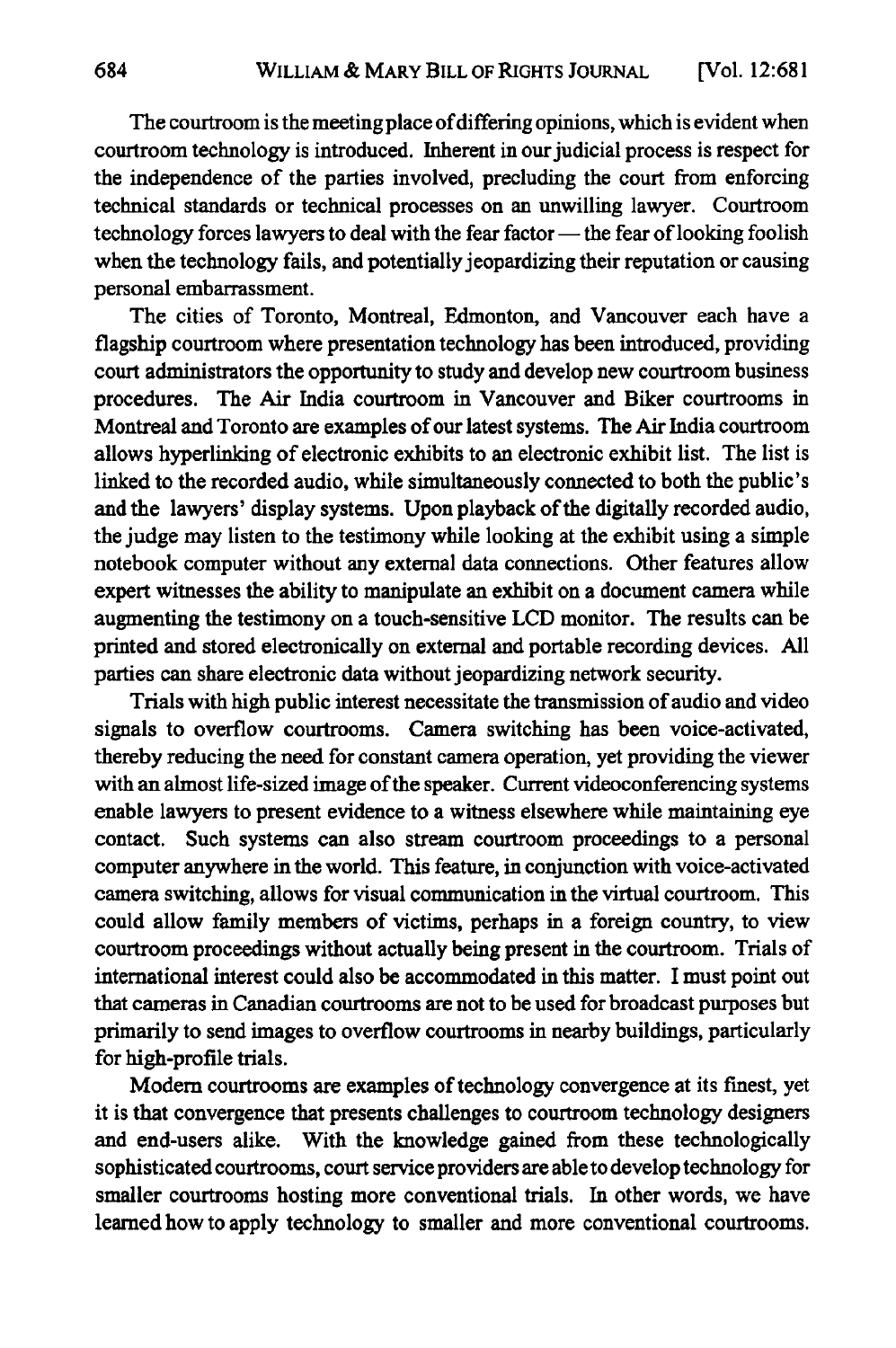Canadian courtrooms are experiencing a slow-paced evolution towards electronic evidence presentation.

#### IV. COURT RECORDING

Canadian courts have adopted audio recording as the standard method of capturing the official record of the court. Analogue recording systems are found in a majority of our courts, though digital audio recording is viewed as the preferred method of archiving and retrieving recordings. Criminal courts require audio files to be kept for a period of twenty years, while civil court tapes need to be stored for seven years. Digital recording provides the ability to store data optically in CD or DVD formats, which addresses the longevity issues faced by magnetic media.

Digital audio recording merges the computer and audio technologies that have historically been considered separate disciplines. This integration provides both vendors and the courts many challenges.

Alberta courts have been digitally recording 250 courtrooms and centrally managing audio files and transcripts for more than two years. The provinces of Ontario and Quebec are moving to provincewide rollouts of digital recording. Together, their numbers amount to almost one thousand courtrooms. The rest of us are moving in the digital direction, but at a slightly slower pace.

#### V. **CHALLENGES** FOR **COURT** SERVICE PROVIDERS

Courtrooms are meeting places for independent groups who hold opposing positions on arguments, triers of fact who must choose sides at the end of such arguments, and a group responsible for maintainingan impartial position throughout the proceedings.

To encourage reluctant users of technology in the courtroom, court service providers must take every opportunity to exhibit the usefulness of courtroom technology. When all court participants fully understand the power of electronics in a properly equipped room, they will become avid users.

Traditional fund shortages remain a major problem from both capital and operating expense perspectives. Capital for the initial implementation is addressed **by** project funding, but subsequent upgrades and maintenance are an operating expense. New versions of recording software and videoconferencing system upgrades are just two examples of expenditures with which courts had not been previously concerned. Failure to keep technology current with a financial commitment towards maintenance will result in disuse and render the initial capital expenditures wasteful.

While lawyers and judges are the focal point for court technology, court administrators must address the challenges inherent in new technology. To make